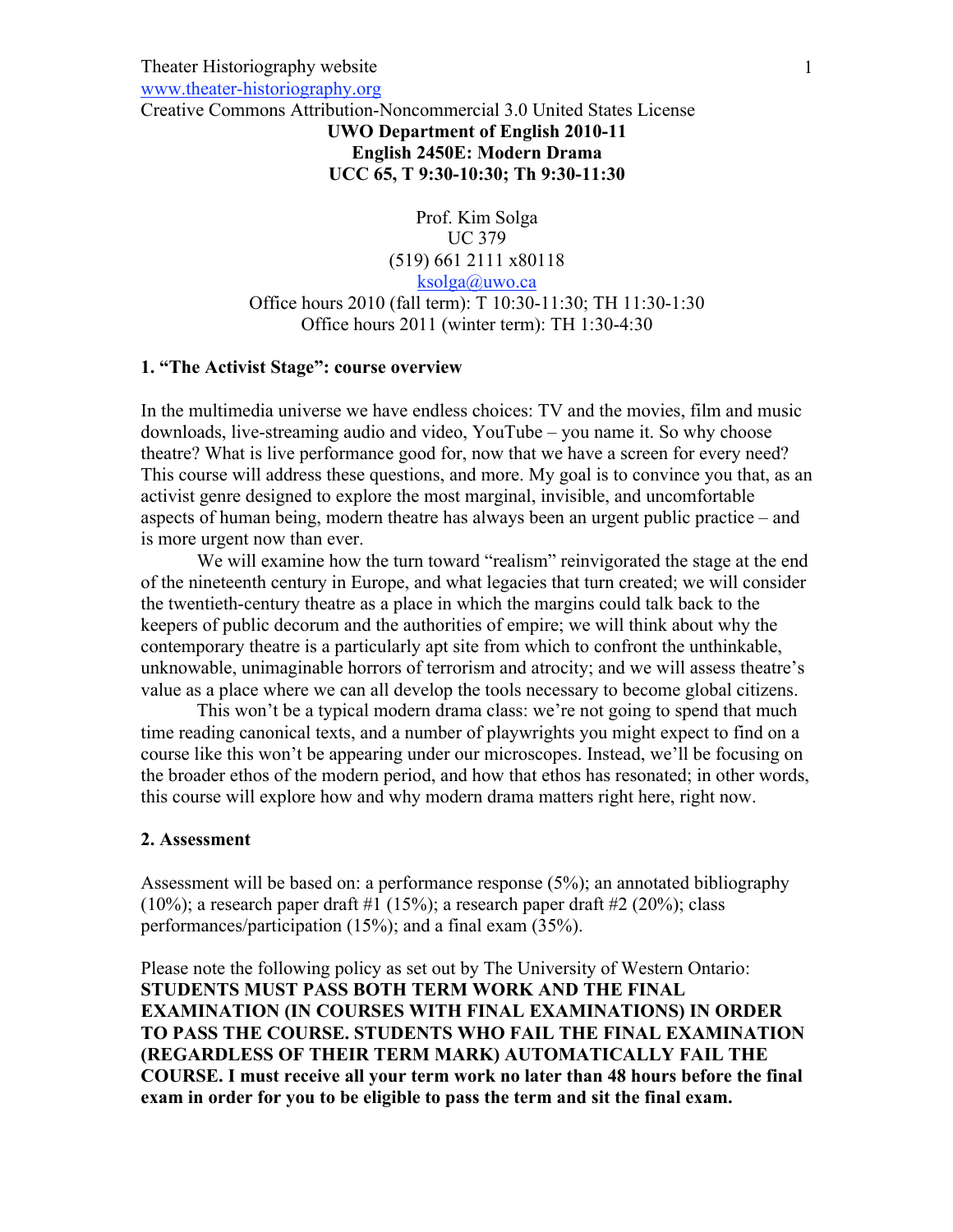# **3. Texts**

The following texts will be required reading for this course:

*The Broadview Anthology of Drama*, Volume 2 Brecht, *Mother Courage and Her Children* (Methuen edition, trans. Kushner) Churchill, *Top Girls* (Continuum edition) Griselda Gambaro, *Information for Foreigners* (Northwestern UP edition) Nottage, *Ruined* (Theatre Communications Group edition) Parks, *Venus* (Theatre Communications Group edition) Redhill, *Goodness* (Coach House edition) Sater and Sheik, *Spring Awakening: A New Musical* (Theatre Communications Group edition) Sewell, *Myth, Propaganda and Disaster in Nazi Germany and Contemporary America*  (Currency edition) Strindberg*, Miss Julie* (Oxford UP edition) Wedekind, *Spring Awakening* (Faber edition, trans. Jonathan Franzen) Custom course reader

Plays and anthologies are all available for purchase at the UWO bookstore; the course reader is available through InPrint (both locations are in the basement of UCC). As is often the case for full-year courses, the bill for the sum of these books will be hefty; you may want to stagger your purchases, as many of the above titles will not come up in class for some time. You may also want to check online book dealers like amazon.ca. For those of you who would prefer not to purchase all of your books, a copy of each text is on reserve at the Weldon library, as is a copy of each item in the custom course reader.

### **4. A Word from our Teaching Assistant, André Cormier**

Welcome, everyone, to English 2450E: Modern Drama. I look forward to helping you find success through all sorts of collective good work this year. As a PhD student and as a community player, I hope that you will feel comfortable drawing on my experience with modern drama both as an academic and as a performer. Please do not hesitate to email me or visit me in my office to discuss the course and its texts, or your ideas and your writing. My email address is **acormie4@uwo.ca.** I make it a rule to respond to emails within 24 hours (week-ends can be a different story; asking about the meaning of life the day before an exam can be a story similar to week-ends. . .). My office is **UC 51** in the basement of University College and my office hours are **TBD**, but I do tend to encourage appointments beyond any office hours I set. I look forward to the work we will accomplish together this year!

# **5. Course Objectives**

Students who successfully complete this course can expect to be able to do the following: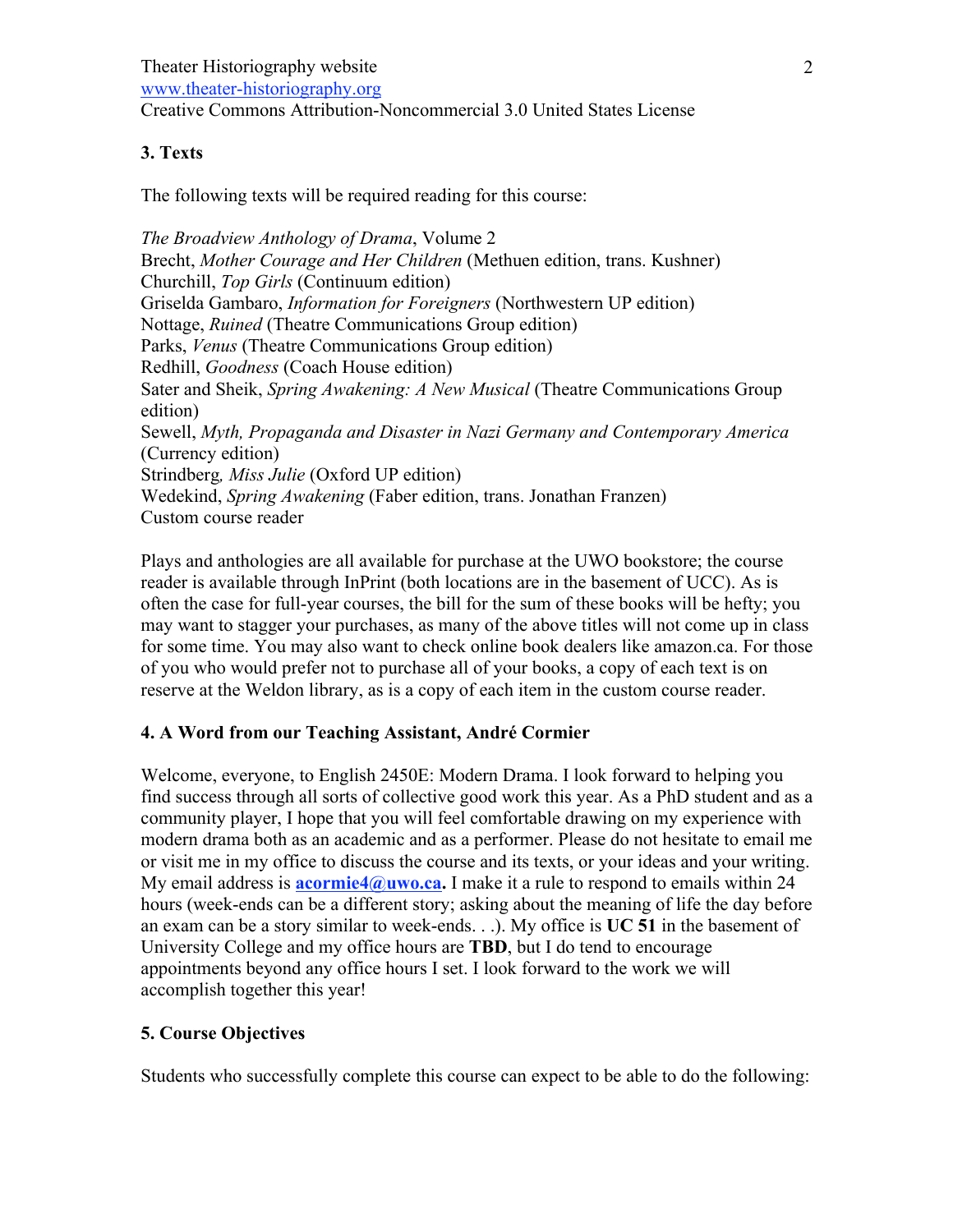www.theater-historiography.org

Creative Commons Attribution-Noncommercial 3.0 United States License

• think, speak and write clearly and coherently about theatre as performance, and about performance's specific value as a mode of public and cultural communication;

• understand and communicate some of the relationships among theory, history, text and performance in relation to the drama of the long twentieth century;

• speak and perform intelligently and with some confidence in front of their peers;

• craft strong research questions that invite investigation and debate;

• distinguish among poor, fair, good and excellent research materials;

• prepare annotated bibliographies, including evaluative information about the strength and weakness of each source;

• research and prepare papers of up to 3000 words, sustaining a complex argument and engaging at some depth with secondary source materials.

I have prepared our course with these objectives in mind, and I am available at any time should you need assistance with any one of them. I'd also encourage you to make goals and objectives for yourself for the year, and to share those with André and me.

# **6. Class Culture: rights and responsibilities**

A university class is a team effort: we work together to make the year a valuable learning experience for all of us. To that end, we all need to accept some responsibilities.

Kim's responsibilities to the class, and to you:

1. **You can expect me to be on time and prepared for all our meetings together**, inside or outside class time. I spend a substantial amount of time ensuring that I am able to guide our discussions profitably; my responsibility to our mutual work is no different than yours in this regard.

2. **You can expect me to be available for consultation regularly**. My office hours are listed at the top of this document; I am also available by appointment.

3. **Email is my preferred method of communication**, and you can expect to receive a response to any email you have sent me within 24 hours. I am happy to offer brief advice about class material or assignments online, but please note that for substantive queries you will need to speak to me in person in my office.

4. **All assignments handed in on time will be graded and returned within 2 weeks of the due date**; late assignments will be graded as my and André's time permits. All returned assignments will be accompanied by a numerical grade and a detailed, typed evaluation based upon the following criteria:

• solid, clear thesis argument;

- consistent and original argumentation throughout;
- effective use of secondary source material, where applicable;
- fluid, clear writing style, with minimal grammatical and/or typographical errors
- proper citation style (see below)

5. **You can expect me to treat all your questions and comments with respect**, and to take your concerns seriously. If you're having a problem, please come talk to me about it!

Your responsibilities to the class, to André, and to me: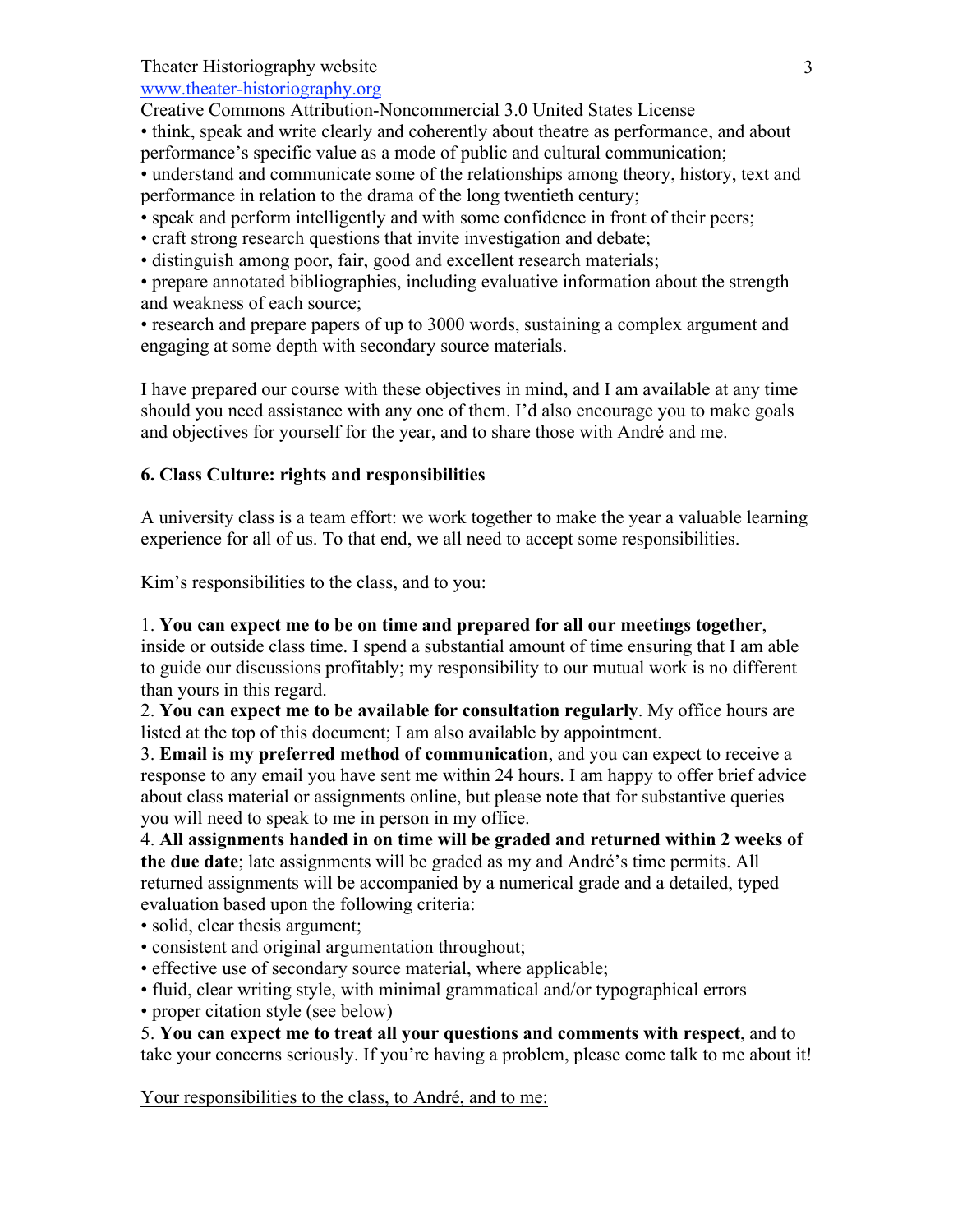www.theater-historiography.org

Creative Commons Attribution-Noncommercial 3.0 United States License

1. **I expect you to come to class on time, and prepared**, for each of our meetings. We will read roughly one play per week, and although plays take relatively little time to read compared to novels, you should still budget 2-3 hours to read a play of 100 pages or less in length. If you don't understand something or are confused by the structure of a work, struggle through it, make note of your difficulties, and bring your questions either to class or to my office hours. Working through tough material will occasionally be part of our job in this class, and we will do it together.

2. **I expect you to set goals for yourself.** You might pose yourself an academic challenge, or a personal one. I will be asking each of you to visit me in my office during the first few weeks of term; we can discuss your background, interests and goals then. You are of course free to visit me as often as you wish during the term to discuss your progress or any concerns you might have; if my door is open, you can come on in. 3**. I expect you to support one another** by encouraging each other's work, by asking tough questions during class, and by using one another as a resource. You'll be working closely with several peers in your performance groups over the course of the year, and these peers will become more than group members; they will become a support network, and perhaps even good friends. Use them wisely; when you need help, ask.

4. **I expect you to respect one another,** and André and me, especially during our frequent group discussions. Be aware that we do not all come from the same background; we will each need to make allowances for different points of view based on our diverse social, sexual, and cultural experiences. Please take our differences seriously.

# **7. Written Assignments**

# **Performance response (5% of final grade; due Thursday, October 21, 2010)**

- 1000 words (approx. 4 pages)
- more information about this assignment will be handed out on **September 30**.

# **Annotated bibliography (10% of final grade; due Tuesday, December 7, 2010)**

• including 6-8 sources (approx. 250 words per source)

• more information about this assignment will be handed out on **November 11**.

# **Research paper draft #1 (15% of final grade; due Thursday, March 3, 2011)**

• 3000 words (approximately 8-10 pages)

• more information about this assignment will be handed out on **January 20**.

• as part of the "drafting" process, you will share your research paper draft #1 with a peer partner during a workshop we will conduct on **Thursday, March 10**; Melanie Mills, our research librarian, will guide us through this process in order to ensure we each get maximum benefit from it.

# **Research paper draft #2 (20% of final grade; due Tuesday, April 5, 2011)**

• 3000 words (approximately 8-10 pages)

• draft #2 of your research paper will represent a substantive revision of the draft you produced in March. It may include fresh research and fresh arguments. It will address the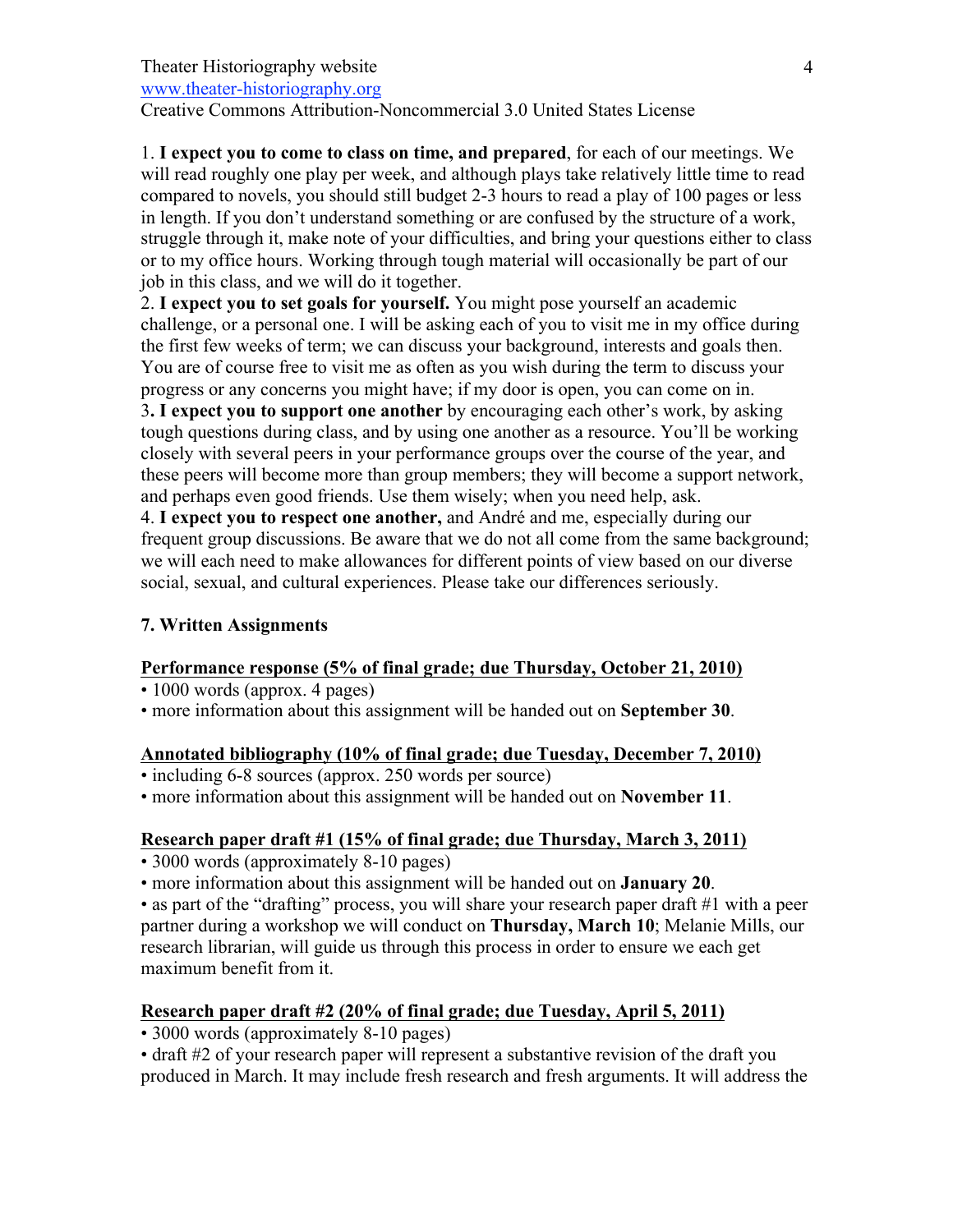www.theater-historiography.org

Creative Commons Attribution-Noncommercial 3.0 United States License concerns raised both by your workshop partner and by André or me. Typographical, spelling and grammar errors flagged on your first draft will also be corrected at this time.

# → Written Assignments: THE RULES!

1. All papers are due on the day specified, in hard copy only. If you cannot be in class on the day your paper is due, please bring it to the English department office, UC 173. 2. Late papers will be penalized 2% per day, excluding weekend days. 3. Extensions OF UP TO TWO DAYS will be granted if a reasonable request is made to me, in person or in writing, up to 24 hours before a paper is due. LONGER EXTENSIONS will only be granted in accordance with the university's policy on academic accommodation:

"Students seeking academic accommodation on medical grounds for any missed tests, exams, participation components and/or assignments must apply to the Academic Counseling office of their home Faculty and provide documentation. Academic accommodation cannot be granted by the instructor or department. Documentation shall be submitted, as soon as possible, to the Office of the Dean of the student's Faculty of registration, together with a request for relief specifying the nature of the accommodation being requested. The Student Medical Certificate (SMC) can be found at http://www.uwo.ca/univsec/handbook/appeals/medicalform.pdf. The full policy is set out here: http://www.uwo.ca/univsec/handbook/appeals/accommodation\_medical.pdf."

4. All sources – including both primary and secondary, print and electronic – cited in your work must be documented using MLA style, as detailed in the *MLA Handbook for Writers of Research Papers*, 7<sup>th</sup> ed. This reference guide is available in the Weldon library and online at: http://www.lib.uwo.ca/files/styleguides/MLA.pdf. 5. **All written material you pass in must be your own work, with all references clearly documented. PLAGIARISM, defined as "The act or an instance of copying or stealing another's words or ideas and attributing them as one's own," is a serious academic offense, and may be punishable with sanctions up to and including expulsion from the university.** Please refer to the Calendar's section on "Scholastic Discipline for Undergraduate Students" for more information; please see me if you are unsure whether or not you are citing a source properly.

**NOTE:** Although I do not as a matter of course pre-vet student papers using plagiarismchecking software, in cases where I suspect an offense may have occurred I reserve the right to submit your papers to the commercial plagiarism detection software under license to UWO. All papers submitted will be included as source documents in the reference database for the purpose of detecting plagiarism of papers subsequently submitted to the system. Use of the service is subject to the current licensing agreement between The University of Western Ontario and Turnitin.com (http://www.turnitin.com).

# **8. Performance work/Participation (15% of final grade)**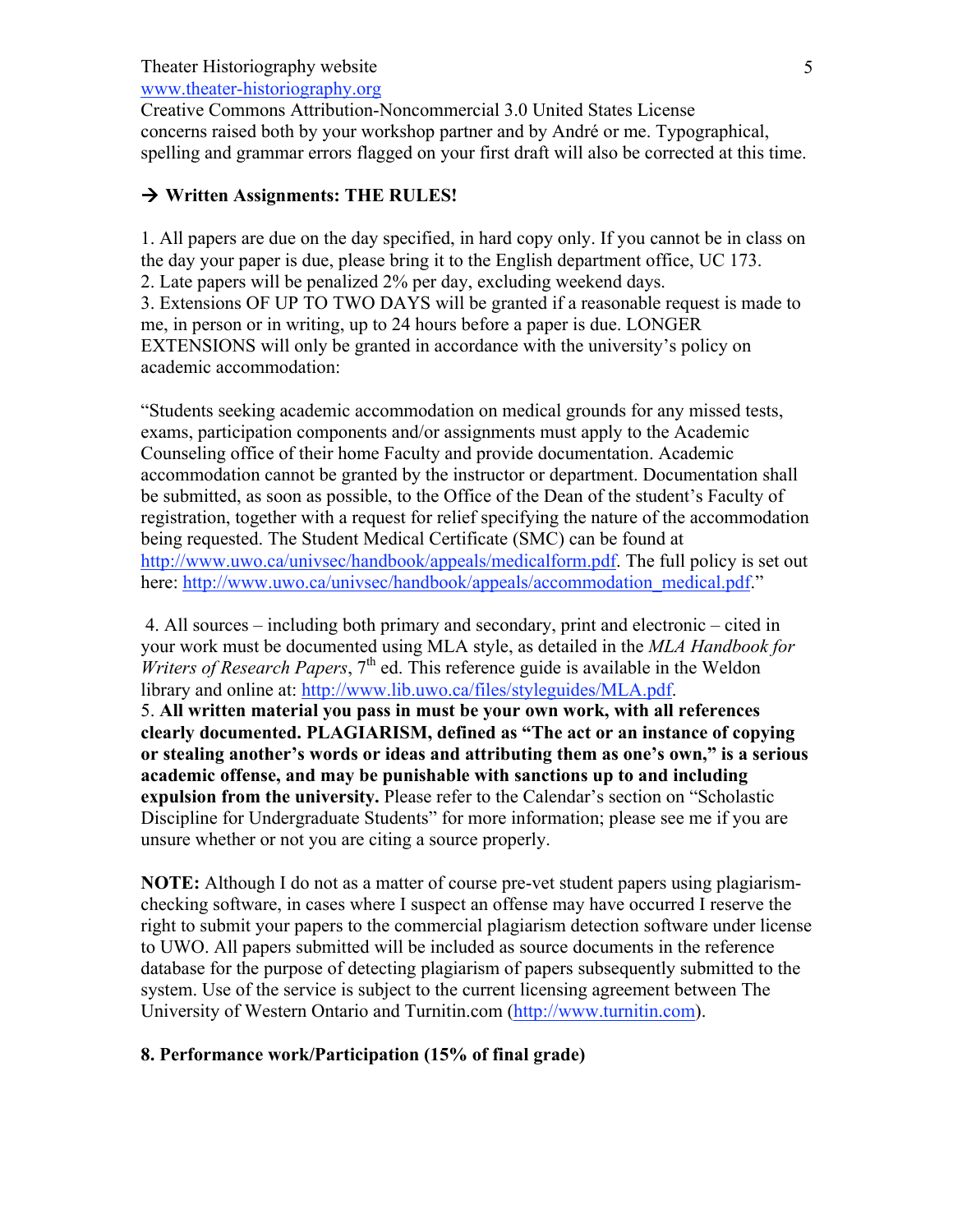### www.theater-historiography.org

Creative Commons Attribution-Noncommercial 3.0 United States License In the final hour of most Thursday classes (beginning in our third week together, on September 30) we will forego the formalities of a traditional university lecture and get down to the business of performance. I will be dividing the class into 5 groups, and on performance Thursdays YOU will run our final hour. Here's how it will work.

### → Our performance hour will begin with a scene study presentation by the group **designated, for that week, as THE COMPANY.**

• it will be the Company's job to stage a scene from that week's play, and to take up roles such as actors, director, and designers. The scenes you perform will be "poor" theatre in the best sense of the word: I do NOT expect you to get up a formal, heavily rehearsed performance, although you are free to bring props and costume touches as you choose. Your primary task will be to work together to select a specific approach to the scene, to do some research about it, and then to speak critically about your choices in class. **This** 

### **"thought work" is** *the most important* **component of your presentation!**

• the Company will need to read ahead, and agree on a scene (or scenes) to perform in advance of their scheduled Thursday(s). You need not clear your scene selection with me in advance, but please choose something that will take approximately 10-15 minutes (no more than 15 minutes, please!) to perform.

• those who aren't acting or directing in any given week must contribute behind the scenes: by helping to imagine potential angles for the performance, by working on props or design, or by doing research to help shape and frame the presentation. (See the attached document, "Group Work: Tips and Tricks," for more info.)

• you will want to do some RESEARCH about the context of the play and the scene on which you're working. Of course we'll be talking about contexts in class, but remember that you'll be preparing for your scene well before we get to the play as a group. If you're not familiar with the time or place in which the play is set, or the social or political ideas arising from it, you will want to hit the library or the web.

• I would like to see each of you try different roles over the course of the year. If you are shy, challenge yourself to try acting once; if you're a raging extrovert (like me), challenge yourself to pull back a bit and let the quieter members of your group shine.

• be prepared to meet outside of class for an hour or two, at least a couple of times, before each performance, and establish an informal email discussion list or Facebook page in order to hammer out your basic choices and ensure everyone knows their jobs.

• your groups will be large, so coordinating your schedules will *not* be easy. In fact, it's part of the challenge. But your groups are large because performance cannot happen with just a couple of people: theatre is made in the messy coordination between different personalities with different schedules and different needs. Do you best to accommodate everyone, to get to know one another, and to support one another. By the end of term, you'll be glad these people are your colleagues; they may even be your friends!

• **after each performance, and a short break, the Company will be asked to get back on stage and participate in a question-and-answer period.** Each member of the Company should try to contribute something during the Q&A, especially those whose work has been primarily behind the scenes. This is the time for you to explore in depth, with your colleagues, the terrific thought work that has gone into your presentation!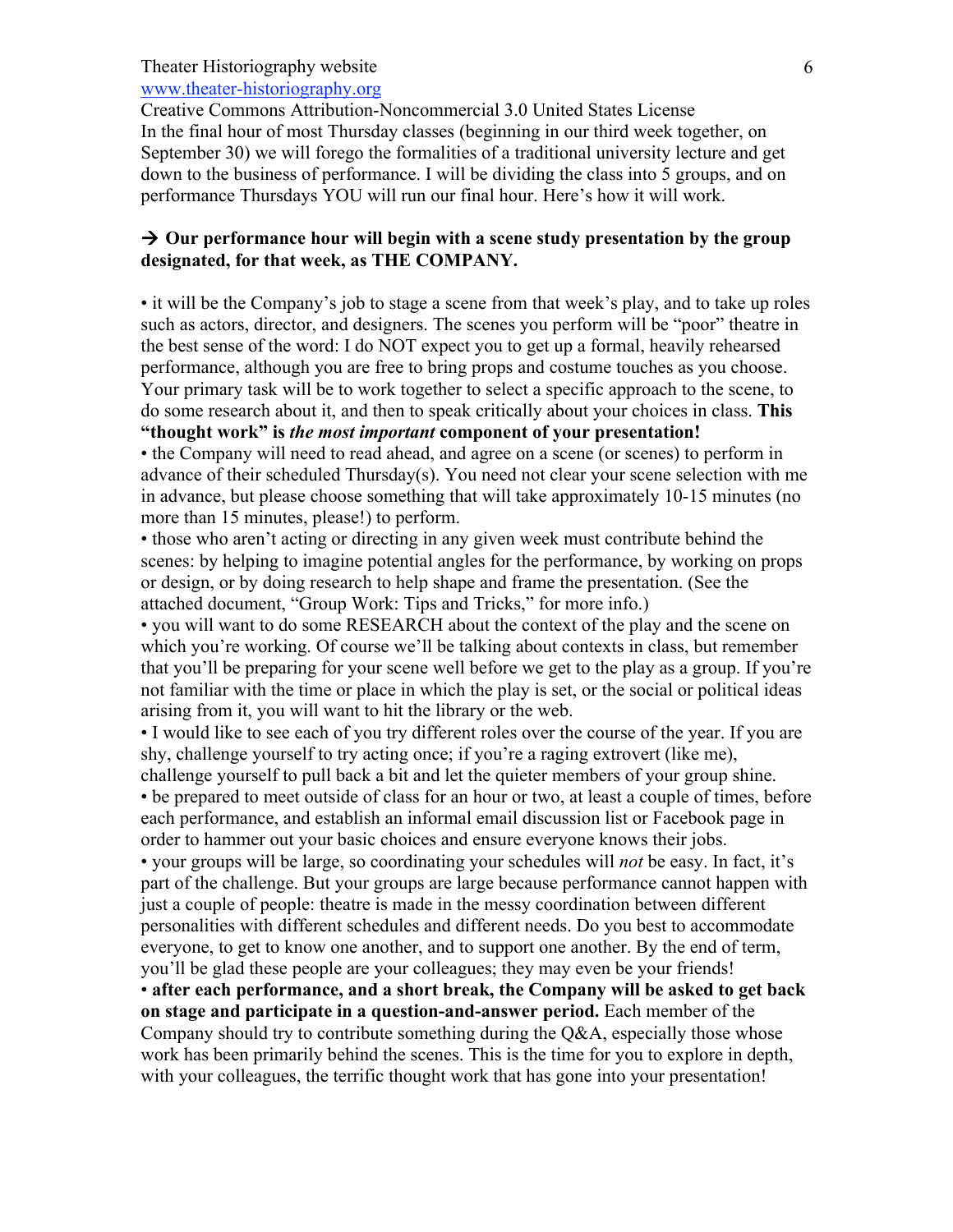www.theater-historiography.org

Creative Commons Attribution-Noncommercial 3.0 United States License

# **The final part of the hour will involve a post-performance discussion, led by either André or me but built by you. Those not performing in any given week will be designated as THE COLLEAGUE-CRITICS.**

• when the week's performance is over, the Company will take a break while the rest of us get into our designated groups. You will be given 10 minutes in your group to discuss the performance you've just seen, and to prepare one or two *good, challenging questions* about it. Learning to ask a good question will be a key part of this work!

• note that the questions you develop must delve below the surface of what the performance is doing. **Colleague-Critics are reviewers with a difference: your task is to explore the critical** *effects* **of the Company's choices, to offer alternative readings of the scene, and to examine how others in the class received the performance** (it's a good idea to address some questions to your fellow audience members as well!). One important proviso: colleague criticism is designed to be helpful and respectful, not hurtful and derogatory!

• in order to ensure your group's discussion runs smoothly, each of you will need to take some notes during the performance; bring those notes with you to your group's "huddle" and be prepared to talk about them.

• when your time is up, we will reconvene the class and ask each group in turn to offer one of its questions. We'll get a lively discussion going, and will bounce from group to group until either our time, or your notes, are exhausted. **As you prepare your comments and questions in your huddle, remember that one of your tasks for the afternoon is to support a strong, engaged class discussion: make it a point of pride!**

### **8b) Performance work/Participation: Assessment**

Your group work is the core component of your participation grade; you will be judged on the amount of effort you put into the work – NOT on your acting skills – and on your willingness to push yourselves in new directions. If you're a shy person, you can easily score a high participation mark by finding roles for yourself within your comfort zone, and by challenging yourself to work outside of your comfort zone from time to time. Note that you need not play a major role in each presentation: balance your commitments to the group work as needed.

I am looking for each of you to do well in our group work; it gives me real pleasure to assign top marks to students who push themselves to take risks and expand their horizons. That said, your grade will also hinge on the following objective criteria:

1. **Attendance**. One of the principal keys to doing well at this work is attending regularly; the other key is being engaged when you do attend. **Each time you miss a performance** *without prior leave* **during which your group is the Company you will lose 3/15 participation marks.** If you need for any reason to miss a performance you must make arrangements with me *and* with your group well in advance. **Each time you miss an "ordinary" Thursday without prior leave you will lose 1/15 marks.**

2. **Regular postings to your group's blog.** The group performance and discussion work we do in this class is designed to get you thinking in more depth not just about the texts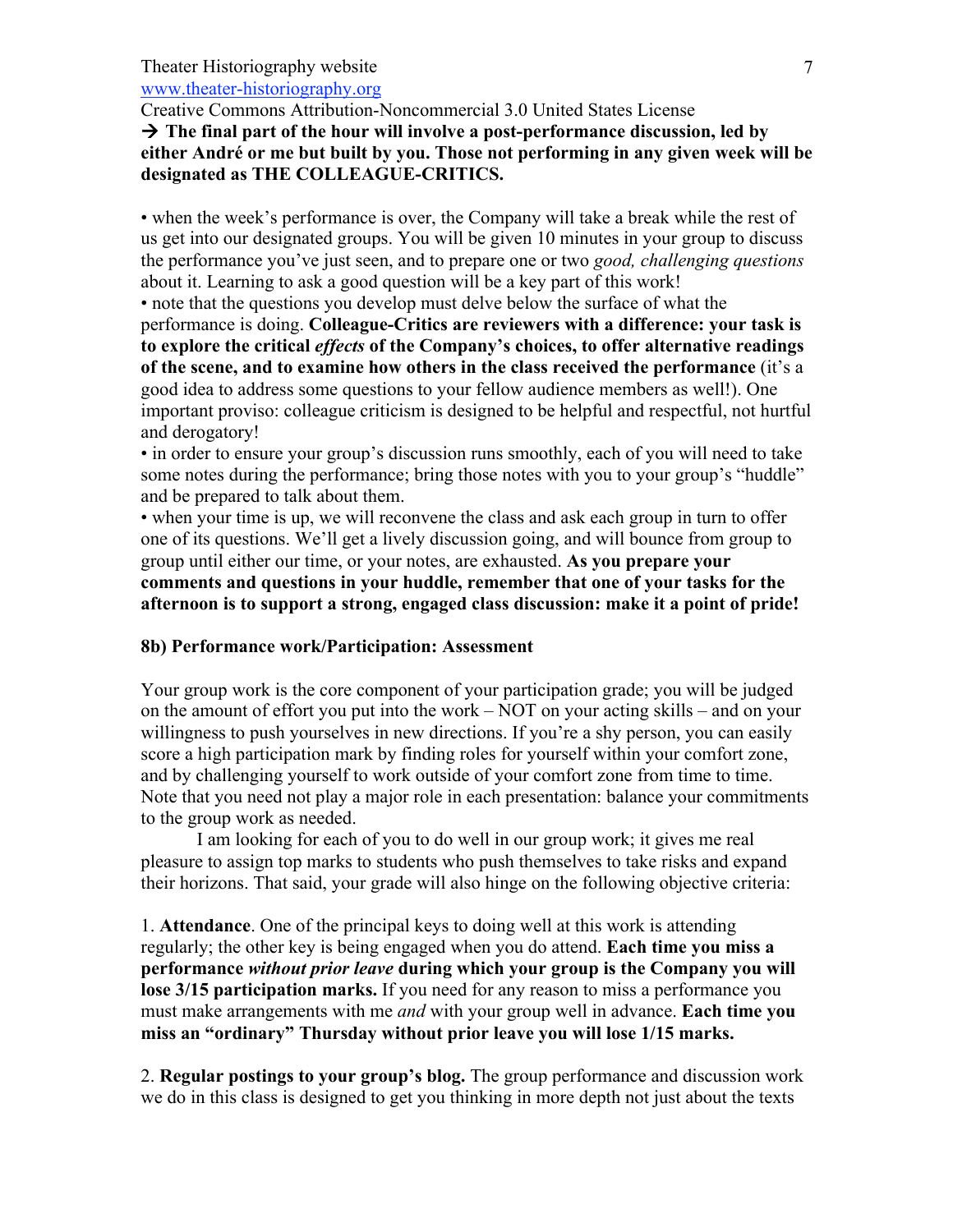www.theater-historiography.org

Creative Commons Attribution-Noncommercial 3.0 United States License we read, but about yourself: about *what you are capable of doing*. Each time your group performs, I'd like you to spend some time writing about the experience. What went well? What's been challenging? How did you meet those challenges?

If you visit the WebCT site for this class, you'll see that each group has a blog set up for its members. Each time a group is The Company, every group member will be expected to post at least one paragraph about his or her experience researching and preparing for the performance. Your posts must be complete and available for the rest of the class to read by 9pm on the day before your performance takes place. **Each time you miss a blog post, you will lose 2/15 participation marks.**

Your posts may be as personal or as impersonal as you like, and the tone you adopt can, of course, change from post to post. The only requirement is that all of your posts be thoughtful, respectful, and self-aware.

3. **My and André's regular responses to your performance work.** After each performance, the Company's members can expect a page of comments from one of us on their work, including a grade. The comments and grade will assess the critical quality of your performance (IE: your thought work, NOT your acting!), as well as the quality of your group's responses to questions during our post-performance talkback. **Each of your performances will be worth 5 marks; at the end of the year, the cumulative total of your performance grades will make up 1/3 of your overall participation mark.**

### **9. Research librarian**

Melanie Mills (Melanie.mills  $@uwo.ca)$  is our research librarian; she will be working with us in class four times throughout the year, and she will be guiding you in all your research assignments. You can contact her at any time for additional help; she will also be holding regular office hours in the English department (times TBA).

#### **10. Website**

Our WebCT site includes important course documents (like your syllabus!), a threaded discussion tool for communicating with one another after hours, and, of course, your group blogs. Please familiarize yourself with it as soon as possible; let me know if you have problems with access.

#### **11. Class Schedule**

T September 14: introduction TH September 16: Singer (reader)

T September 21: Zola (reader) TH September 23: Nield (reader); Diamond (reader)

T September 28: Strindberg, *Miss Julie*; preface to *Miss Julie* (in the Oxford UP edition) TH September 30: Strindberg con't; **GROUP 1 is THE COMPANY \*Detailed information on your performance response assignment handed out today.**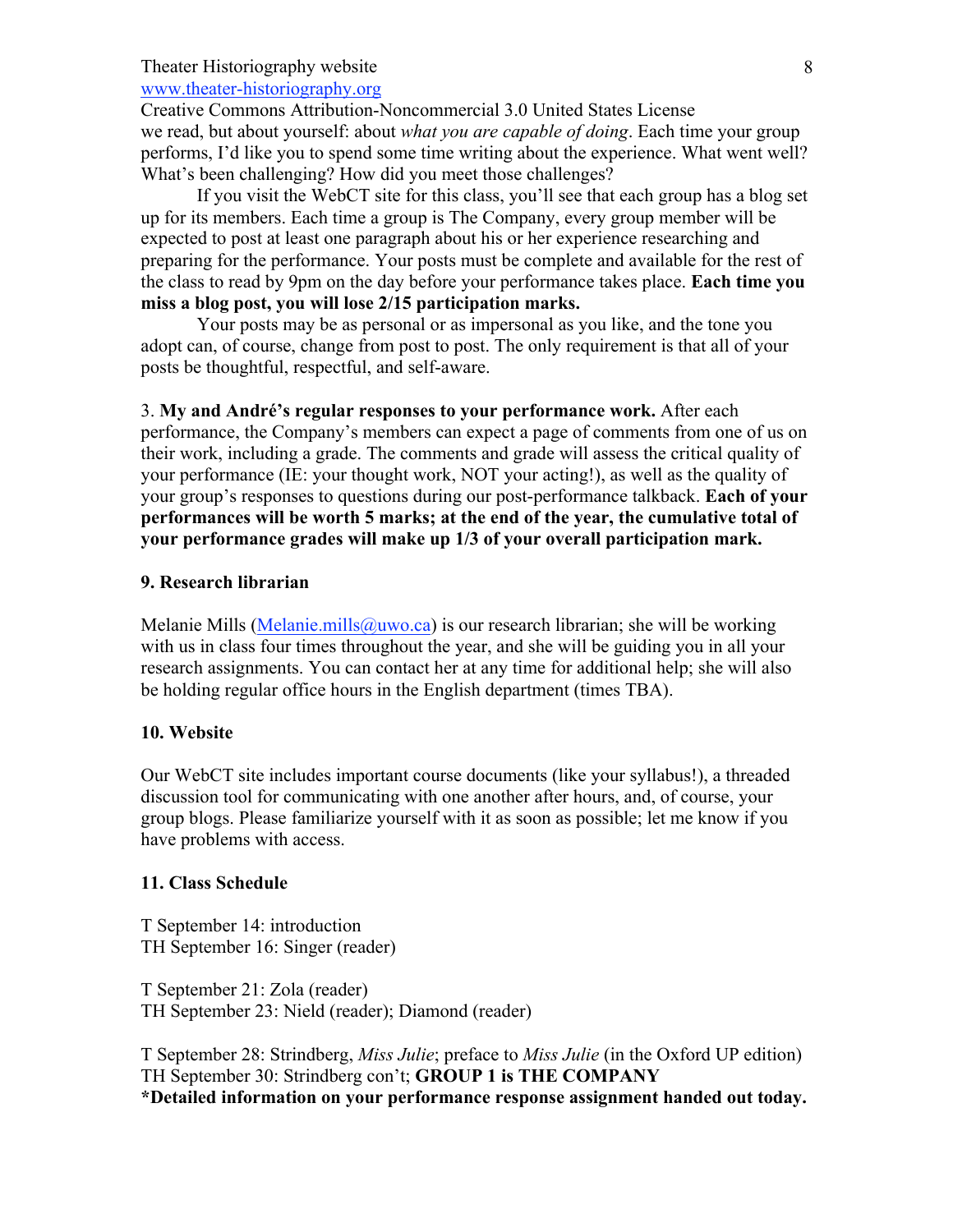Theater Historiography website www.theater-historiography.org Creative Commons Attribution-Noncommercial 3.0 United States License

T October 5: Ibsen, *Hedda Gabler* (Broadview anthology) TH October 7: Ibsen con't; **GROUP 2 is THE COMPANY**

T October 12: Robins and Bell, *Alan's Wife* (reader) TH October 14: Robins and Bell con't; **GROUP 3 is THE COMPANY**

T October 19: Wedekind, *Spring Awakening* TH October 21: Wedekind con't; **RESEARCH WORKSHOP #1 (w/Melanie Mills) \*Performance responses due today.**

T October 26: Beckett, *Play* (Broadview anthology) TH October 28: Beckett con't; **GROUP 4 is THE COMPANY**

T November 2: Stanislavsky (reader) TH November 4: Stanislavsky con't; Brecht (theory in your reader only)

T November 9: Brecht (theory) con't TH November 11: **RESEARCH WORKSHOP #2 (w/Melanie Mills) \*Detailed information on your annotated bibliography assignment handed out today.**

T November 16: Brecht, *Mother Courage and Her Children* Th November 18: Brecht (*Mother Courage*) con't; **GROUP 5 is THE COMPANY**

T November 23: Chekhov, *The Cherry Orchard* (Broadview anthology) Th November 25: Chekhov con't; **GROUP 1 is THE COMPANY**

T November 30: Williams, *Cat on a Hot Tin Roof* (Broadview anthology) Th December 2: Williams con't; **GROUP 2 is THE COMPANY**

T December 7: catch-up/check-in day. Bring your questions + confusion! **\*Annotated bibliographies due today.**

T January 4: Beagan, *Miss Julie: Sheh'mah* (online) Th January 6: Beagan con't; **NO PERFORMANCE TODAY (surprises await)**

T January 11: Churchill, *Top Girls* Th January 13: Churchill con't; **GROUP 3 is THE COMPANY**

T January 18: Hughes/Split Britches, *Dress Suits to Hire* (reader) Th January 20: Hughes/Split Britches con't; **GROUP 4 is THE COMPANY \*Detailed information on your research paper draft #1 handed out today.**

T January 25: Parks, *Venus*; Parks, "Possession" (reader) Th January 27: Parks con't; **GROUP 5 is THE COMPANY**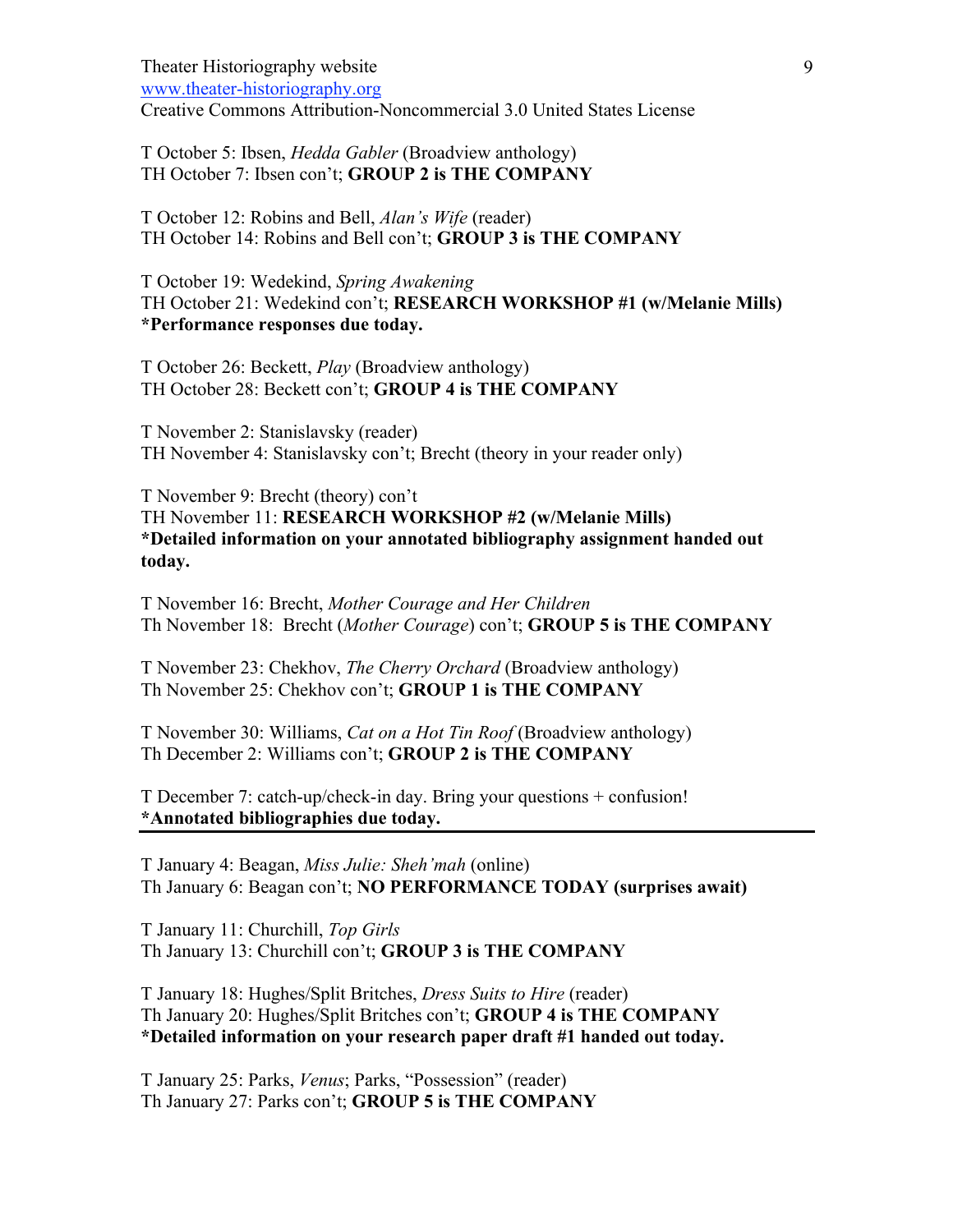Theater Historiography website www.theater-historiography.org Creative Commons Attribution-Noncommercial 3.0 United States License

T February 1: Sater and Sheik, *Spring Awakening: A New Musical* Th February 3: Sater and Sheik con't; **GROUP 1 is THE COMPANY**

T February 8: Laub (reader) Th February 10: Kramer (reader); **RESEARCH WORKSHOP #3 (w/Melanie Mills)**

T February 15: Gambaro, *Information for Foreigners* Th February 17: Gambaro con't; **GROUP 2 is THE COMPANY**

#### **February 21-25: Reading Week (try not to get a sunburn!)**

T March 1: Ehn, *Maria Kizito* (reader) Th March 3: Ehn con't; **GROUP 3 is THE COMPANY \*Research paper draft #1 due today; you will exchange your paper with your peer partner in class.**

T March 8: Ehn con't Th March 10: **RESEARCH WORKSHOP #4 (w/Melanie Mills)**

T March 15: Nottage, *Ruined* Th March 17: Nottage con't; **GROUP 4 is THE COMPANY**

T March 22: Sewell, *Myth, Propaganda…* Th March 24: Sewell con't; **GROUP 5 is THE COMPANY**

T March 29: Redhill, *Goodness* Th March 31: Redhill con't; **ALL-STARS PERFORMANCE (starring Kim, André, and…?)**

T April 5: review **\*Research paper draft #2 due today.** Th April 7: final details, the 2011 Kimmy Awards, and warm summer wishes!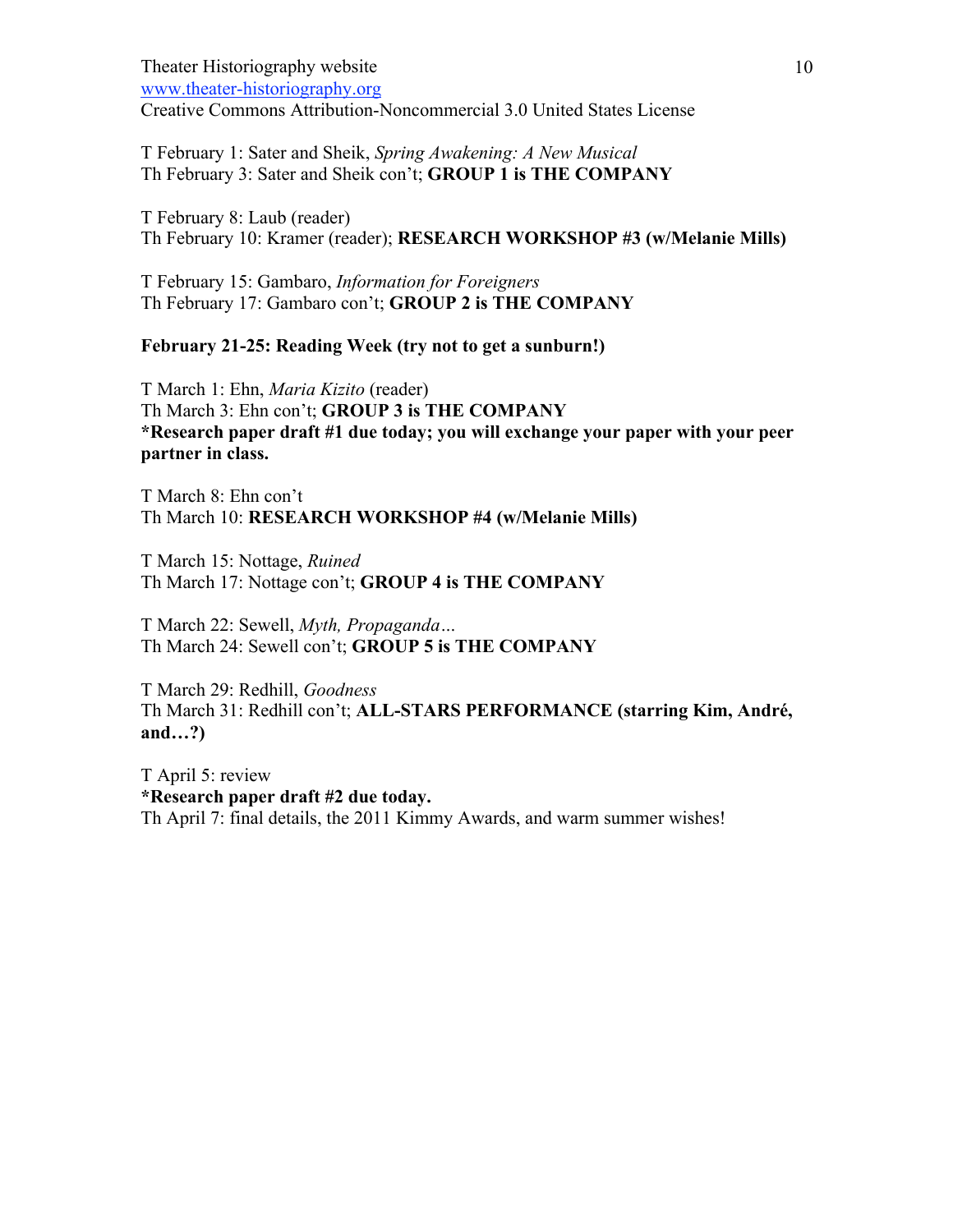www.theater-historiography.org

Creative Commons Attribution-Noncommercial 3.0 United States License

#### **Group Work Tips + Tricks 2010-11**

So you've read my syllabus and you're a bit nervous. What's a "Company" anyway? What if I hate my group? I'm terrified of acting!

Take a deep breath, and relax: I understand what you're going through. The group work – scene studies and  $Q+A$  periods – is not designed to create stress and get you to drop the course; it is designed to push you to think about theatre in a brand new way: as theatre. Plays aren't (just) literature; they are blueprints for performance. While in many English classes you will be working within the traditions of Western literary theory and criticism, in this class we will be working within the traditions of a slightly different discipline: theatre and performance studies. A big part of that work is understanding play texts in and through our bodies, on the stage.

### **So what is a theatre company, anyway?**

A theatre company is a complex organism: it consists of a bunch of actors, of course, but also a massive number of people behind the scenes, from artistic directors to production managers to lighting, set and costume designers to construction and technical teams. You can easily get a sense of what a theatre company is all about by tooling around online. Check out the Stratford Shakespeare Festival, one of the largest, oldest and most well respected companies in this country, or its rival company down the highway, the Shaw Festival in Niagara-on-the-Lake. Famous companies beyond our borders include the Royal Shakespeare Company (Stratford-Upon-Avon), Steppenwolf (Chicago), and the Berliner Ensemble (guess where). If your tastes are more eclectic, investigate Ex Machina (Quebec City), Cheek By Jowl (London, UK), or the Wooster Group (NYC). There are hundreds of other companies across Canada and beyond; see what you can find (and impress me by telling me about a company of which I didn't know!).

### **How do we turn our groups into companies?**

The basic structure of a theatre company is as follows. You may use this template as a model, if you wish, for figuring out how to organize your own performances; alternately, you may choose to be less formal and more collective about the way you arrange your group work.

# **1. Artistic Director**

This is the person whose thinking organizes much of what is produced, and how it is produced, in a theatre company. He or she has a vision for what the company is doing and why. This vision underlies the choices s/he makes when directing a play, and often informs the choices other directors make when working with the company. For your purposes, an artistic director might be the one to select a scene or scenes to perform, to develop a performance concept, and then to offer both to the group for consultation. His or her vision would organize the performance, but would leave room for other group members to inject their own creativity into its realization.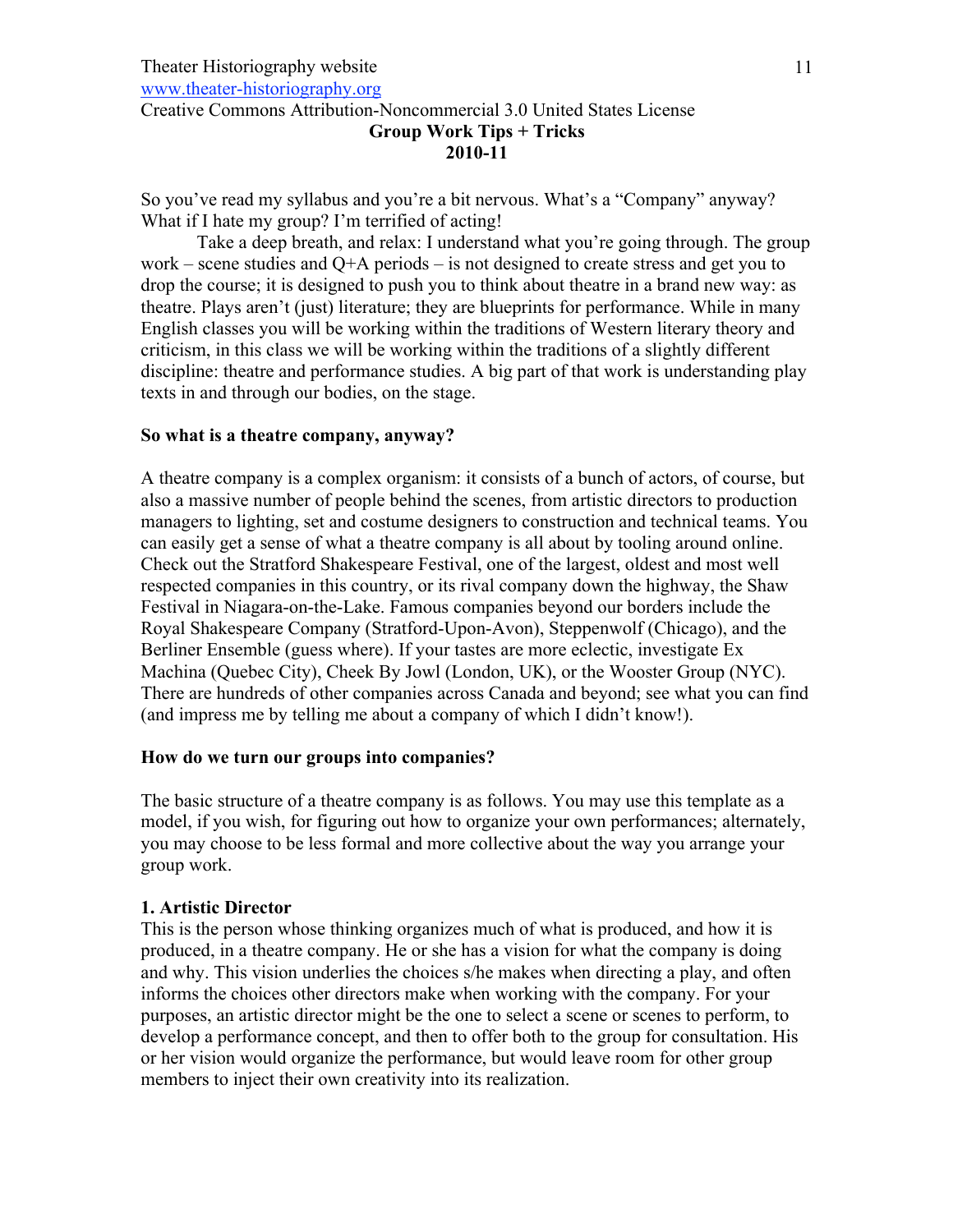www.theater-historiography.org

# Creative Commons Attribution-Noncommercial 3.0 United States License

# **2. Public Relations Manager**

PR is important whether a company is large or small: getting out notice of a show, getting reviewers to come, and talking about why a play is really important for right here and right now are all the job of a PR manager. While we aren't pressed for press in this class, I'd still like us always to think about what public, social value lies in performing the plays we are studying. If you were staging your scene in the "real" world, where would you want to stage it, and why? What impact would you want to make? Who would your target audience be? Consider assigning a group member to think these questions through.

# **3. Director**

The director is the person who realizes in detail the vision of a particular production (as opposed to the Artistic Director, who is focused on the longer-term vision of the company as a whole). Your group may choose to always use a director, to direct a performance collectively amongst yourselves, or to try a combination of them both.

# **4. Technical Manager**

Like most theatre companies today, we have access to plenty of tech in our classroom. You can use these tools any way you wish – last year, one group created a film to communicate in real time with their live performance, while another Skyped a performer in from my office! In order to make sure you're using your tech effectively (and not just because it's cool), you'll need someone with skills and savvy to coordinate it all.

# **5. Actors**

No performance can go off without actors! Many of you will want to act all the time, and many others will want to avoid acting as long as possible. But remember: the goal of our performance work is to challenge ourselves, push beyond our comfort zones a bit. My advice: if you love acting, make room for others by taking on a "back stage" role at some point; if you're terrified of acting, tell your group members so, and ask them to help you push yourself to act, at least a little, at some point. In the past, students who have pushed themselves in this way have reaped enormous personal satisfaction, won the respect of their classmates, and earned high participation marks.

# **6. Set, Lights, Costumes and Props: the Designers**

Big companies will employ separate set, lighting, and costume designers, as well as a props master; smaller companies will often combine these roles. We don't have a budget, which means we need to be creative about props, costumes, and the like. Share the burden: perhaps assign one or two group members to organize props and costumes, and then donate materials as you can. Our lighting in UCC 65 isn't very sophisticated, but you can play around with flashlights or other portable light sources. For your sets, consider paper, pen, and fabric; one student last year built a subway car out of cardboard!

Not all of these roles will fit your group's best working practices; please feel free to pick, choose, add, subtract, augment, or otherwise dispense with the above as you see fit, but do give it some thought. Observe, too, what other groups are doing, and talk with your group members about what you liked or didn't like about others' approaches. We learn a lot from each other!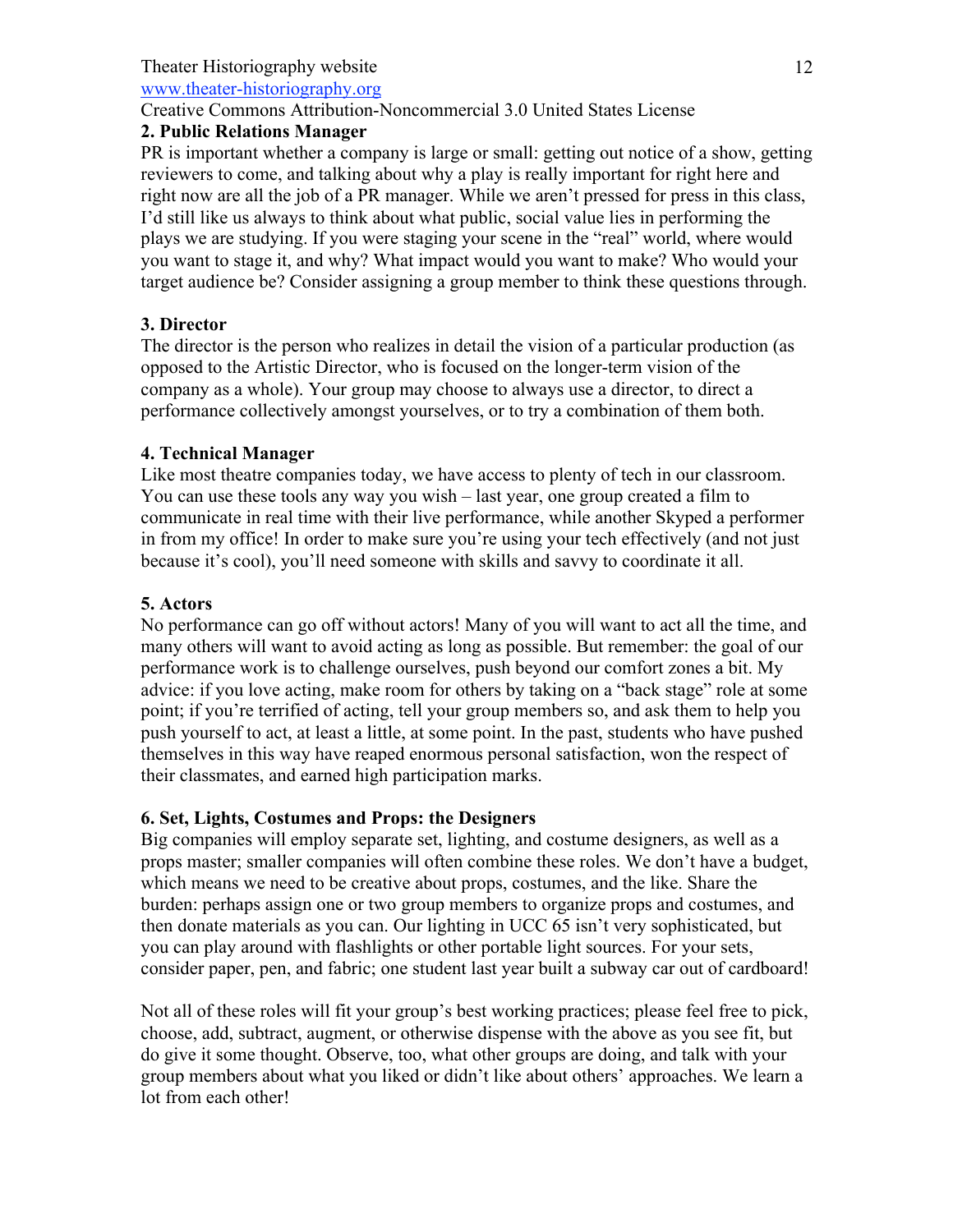### **The Company: Helpful Hints**

**1. Start early.** So your first performance isn't for a month? You'll see from my syllabus which play you'll be performing; get a head start by reading it now. Start thinking and talking. Make a plan for a first group meeting – well ahead of time.

**2. Develop fair systems of communication, and keep the whole group in the loop.** Develop an email list, FaceBook group, or the like to stay in touch. When it comes to inperson gatherings, know that not everybody is going to be able to attend every group meeting; do your best to come up with meeting and rehearsal times that suit everyone, but if that's not possible, manage the problem. Perhaps hold a couple of meetings; perhaps use Skype, MSN or FB to include those who can't be present in person.

**3. If you have to be absent, tell your group members.** It's simple courtesy; others will be relying on you to pull your weight.

**4. Nobody likes The Boss.** If you are the kind of person who always takes charge, you will likely be needed for this work, and your colleagues will appreciate you – but only if you work hard to make room for everyone. Remember that you're not the only one with ideas, vision, and the skills to make it happen.

**5. If you're shy, take a risk and raise your hand.** The biggest problem group work generates is the classic battle of the introverts and the extroverts. If you are an introvert, you will face an uphill fight; everyone in your group will need to be sensitive to this, but you will also need to take active responsibility for finding a way to make your voice heard. If someone in your group isn't making room for you, call them on it.

**6. For every choice your group makes, know the reason!** Nothing on stage is an accident. Remember that you'll be asked questions about your choices; be thinking about them all through your preparations, and be ready to engage!

### **So what about the Colleague-Critics?**

For me, the best part about going to the theatre is attending "talkbacks," or postperformance discussions. They don't happen all the time, of course, but when they do they are an excellent opportunity to delve deeply into the work done by all the different members of a theatre company. For me, talkbacks are a teaching and learning experience, and I hope they will be for our class as well.

The Colleague-Critics are the keys to a great talkback: the questions they ask can teach us more about a play than an hour of me lecturing every could. But this means the CC role is also a real challenge: how do you ask a good question? How do you keep a discussion going? We'll be working on this stuff all term, but for now here are a few hints to help you develop the skills you'll need to be productive critics.

### **The Colleague-Critics: Helpful Hints**

**1. Use your prep time wisely.** You'll be getting 10 minutes to talk together about the Company's performance and to build one or two good questions. Spend this time thinking not just about what you *noticed* during the performance, but *why* you noticed certain things, and what effect they had on your thinking about the play.